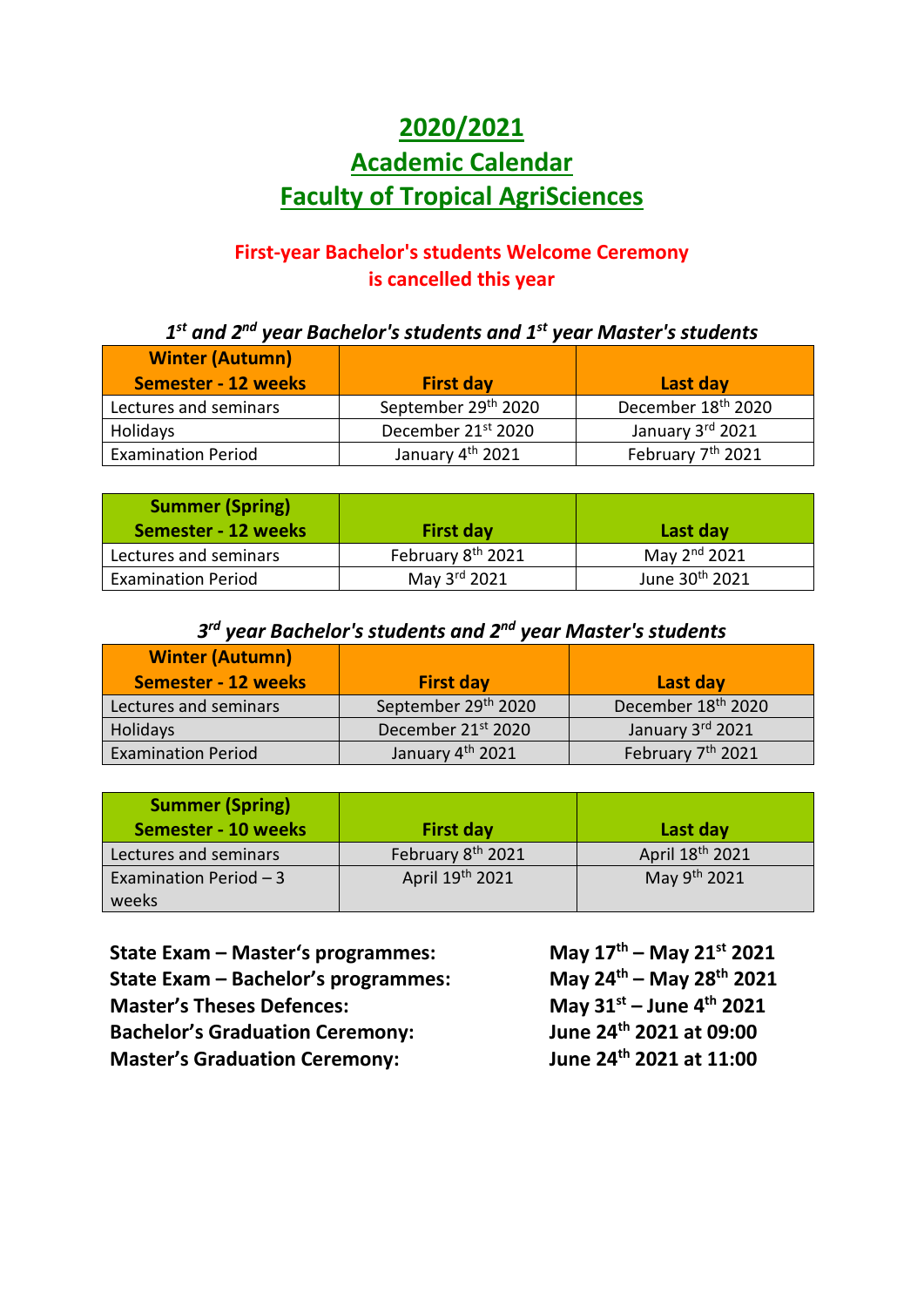| <b>Detailed Academic Calendar for FTA CZU Prague</b> |       |                                                                                   |
|------------------------------------------------------|-------|-----------------------------------------------------------------------------------|
| For academic year 2020/2021                          |       |                                                                                   |
|                                                      |       | - for the students of the Bachelor's and Master's programmes                      |
| <b>Terms</b>                                         |       | <b>Prepared Events</b>                                                            |
| <b>September</b>                                     | 2020  |                                                                                   |
| 4 <sup>th</sup>                                      |       | Last day to take exams for academic year from 2018/2019                           |
|                                                      |       | Study Requests Submission due date to Academic Administration Office              |
| Aug $31^{st}$ – $6^{th}$                             |       | (repeating an academic year, deferring exams, etc.)                               |
|                                                      |       | Enrolment of New Students from Supplemental Round for 2020/2021 -                 |
| 7 <sup>th</sup>                                      |       | 09:30   Bachelor's Students - TZ Study Programme                                  |
| $9^{th} - 11^{th}$                                   |       | TropenTag students' conference                                                    |
|                                                      |       | Enrolment of New Students from Supplemental Round for 2020/2021 -                 |
| 14 <sup>th</sup>                                     | 09:30 | Bachelor's Students - ICARD Study Programme                                       |
| 15 <sup>th</sup>                                     |       | Enrolment - 2 <sup>nd</sup> year Bachelor's students 2020/2021 academic year      |
| 15 <sup>th</sup>                                     |       | Enrolment - 3rd year Bachelor's students 2020/2021 academic year                  |
| 15 <sup>th</sup>                                     |       | Enrolment - New Master's Students - Supplemental Round for 2020/2021              |
| 18 <sup>th</sup>                                     |       | Enrolment - 2 <sup>nd</sup> year Master's students 2020/2021 academic year        |
|                                                      |       | State Examinations for 2019/2020 - Repetition Round (Bachelor's and Master's      |
| $14^{th} - 18^{th}$                                  | 09:00 | students)                                                                         |
| $23^{th} - 29^{th}$                                  |       | Tutorial Registration via UIS - Winter (Autumn) Semester                          |
| 29 <sup>th</sup>                                     |       | Winter (Autumn) Semester begins                                                   |
| <b>October</b>                                       | 2020  |                                                                                   |
| 7 <sup>th</sup>                                      | 17:30 | Orientation Meeting for the 1 <sup>st</sup> year students (T building)            |
| 21 <sup>st</sup>                                     | 9:00  | Graduation Ceremony - B.Sc. Students                                              |
| $21^{st}$                                            | 11:00 | Graduation Ceremony - M.Sc. Students                                              |
| $26^{th} - 1^{st}$ Nov                               |       | Optional Subjects Registration for Summer (Spring) Semester via UIS               |
| <b>November</b>                                      | 2020  |                                                                                   |
| 8 <sup>th</sup>                                      |       | 1 <sup>st</sup> block of Master's programmes courses ending                       |
| 20 <sup>th</sup>                                     |       | CZU "Open House"/Campus Visits for Prospective Students                           |
| 22 <sup>nd</sup>                                     |       | Start Application for studies at FTA 2021/2022                                    |
| 30 <sup>th</sup>                                     |       | All new Thesis topics available for selection via UIS (Bachelor's and Master's)   |
| <b>December</b>                                      | 2020  |                                                                                   |
| 18 <sup>th</sup>                                     |       | Last Day of Lectures and Seminars                                                 |
| $21^{st}$ – Jan 3rd                                  |       |                                                                                   |
| 2021                                                 |       | Christmas Holiday                                                                 |
| <b>January</b>                                       | 2021  |                                                                                   |
| $4nd$ – Feb $7th$                                    |       | <b>Exam Period</b>                                                                |
|                                                      |       | Deadline for new study applications at FTA for students for outside of Czech Rep. |
| 10 <sup>th</sup>                                     |       | (Academic year 2021/2022) - $1st$ Period                                          |
| $11^{th} - 31^{st}$                                  |       |                                                                                   |
| Mar                                                  |       | Application for studies at FTA 2021/2022 - 2 <sup>nd</sup> Period                 |
| 18 <sup>th</sup>                                     |       | 1st round of 1st period of Entrance Exams for 2021/2022                           |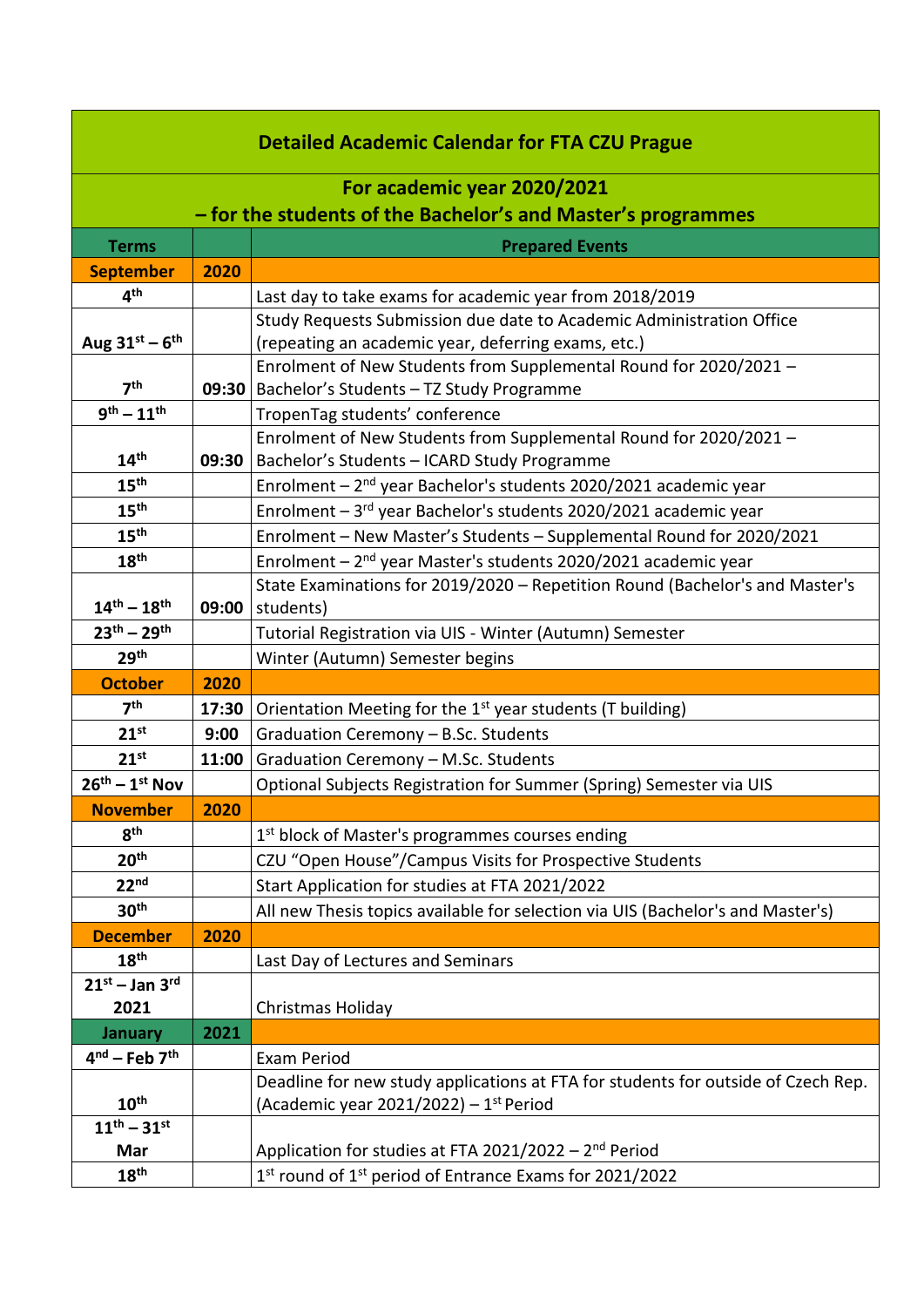| $22^{nd} - 23^{rd}$                   |      | CZU "Open House"/Campus Visits for Prospective Students                                                        |
|---------------------------------------|------|----------------------------------------------------------------------------------------------------------------|
|                                       |      | Exam Requirements to continue studies of 1 <sup>st</sup> year students- checked by                             |
| 29 <sup>th</sup>                      |      | <b>Academic Administration Office</b>                                                                          |
|                                       |      | Deadline for requests to modify assignments of the final theses in UIS - for                                   |
| 31 <sup>st</sup>                      |      | <b>Finalists</b>                                                                                               |
|                                       |      | Theses selection and registration in UIS deadline for 1 <sup>st</sup> year Master and 2 <sup>nd</sup> year     |
| 31 <sup>st</sup>                      |      | Bachelor's students                                                                                            |
| <b>February</b>                       | 2021 |                                                                                                                |
|                                       |      | $1st$ period Entrance Exams 2021/2022 – video conference – applicants outside the                              |
| $1st - 5th$                           |      | Czech Republic                                                                                                 |
| $1st - 7th$                           |      | Tutorial registration via UIS - Summer (Spring) Semester                                                       |
| 8 <sup>th</sup>                       |      | Summer (Spring) Semester begins                                                                                |
|                                       |      | Alternative date 2nd period Entrance Exams 2021/2022 - video conference -                                      |
| $15^{th} - 16^{th}$                   |      | applicants outside the Czech Rep.                                                                              |
| <b>March</b>                          | 2021 |                                                                                                                |
|                                       |      | Deadline for submission of final version of Bachelor's and Master's Thesis topics                              |
| 31 <sup>st</sup>                      |      | approved by supervisor in UIS ( $1st$ year M.Sc. and $2nd$ year B.Sc. students)                                |
| 31 <sup>st</sup>                      |      | Deadline for new study applications at FTA (Academic year 2021/2022)                                           |
| <b>April</b>                          | 2021 |                                                                                                                |
|                                       |      | Period for Supplemental Round for new student applications at FTA for                                          |
| $1st$ – July 15 <sup>th</sup>         |      | 2021/2022                                                                                                      |
| $5^{th} - 11^{th}$                    |      | Optional subjects' registration for 2021/2022 via UIS                                                          |
| 9 <sup>th</sup>                       |      | Start of Registration of State Examination                                                                     |
| $12^{\text{th}}$                      |      | $1st$ round of $2nd$ period of Entrance Exams for 2021/2022                                                    |
| 16 <sup>th</sup>                      |      | Deadline for submission of Bachelor's Theses                                                                   |
|                                       |      | 2 <sup>nd</sup> period Entrance Exams 2021/2022 - video conference - applicants outside                        |
| $19^{th} - 23^{rd}$                   |      | the Czech Rep.                                                                                                 |
| 23 <sup>rd</sup>                      |      | Deadline for submission of Master's Theses                                                                     |
|                                       |      | Deadline for registering for Final State Exams via UIS and selection of optional                               |
| 23 <sup>rd</sup>                      |      | subjects                                                                                                       |
| $26^{th} - 27^{th}$                   |      | Alternative date 2nd period Entrance Exams 2020/2021 - video conference -<br>applicants outside the Czech Rep. |
| <b>May</b>                            | 2021 |                                                                                                                |
|                                       |      | Verification of fulfilled requirements for Final State Exams - 2nd year Master's                               |
| $10^{\text{th}}$ and $11^{\text{th}}$ |      | students                                                                                                       |
| 11 <sup>th</sup>                      |      | Rector's Day - no classes                                                                                      |
| 13 <sup>th</sup>                      |      | University's Employees' Sports Day                                                                             |
| $17^{th} - 21^{st}$                   |      | <b>Master's Final State Examinations</b>                                                                       |
|                                       |      | Verification of fulfilled requirements for Final State Exams $-3$ <sup>rd</sup> year Bachelor's                |
| $18^{th} - 19^{st}$                   |      | students                                                                                                       |
| $24^{th} - 28^{th}$                   |      | <b>Bachelor's State Examinations</b>                                                                           |
| 31st May-4th                          |      |                                                                                                                |
| June                                  |      | Master's Thesis Defence                                                                                        |